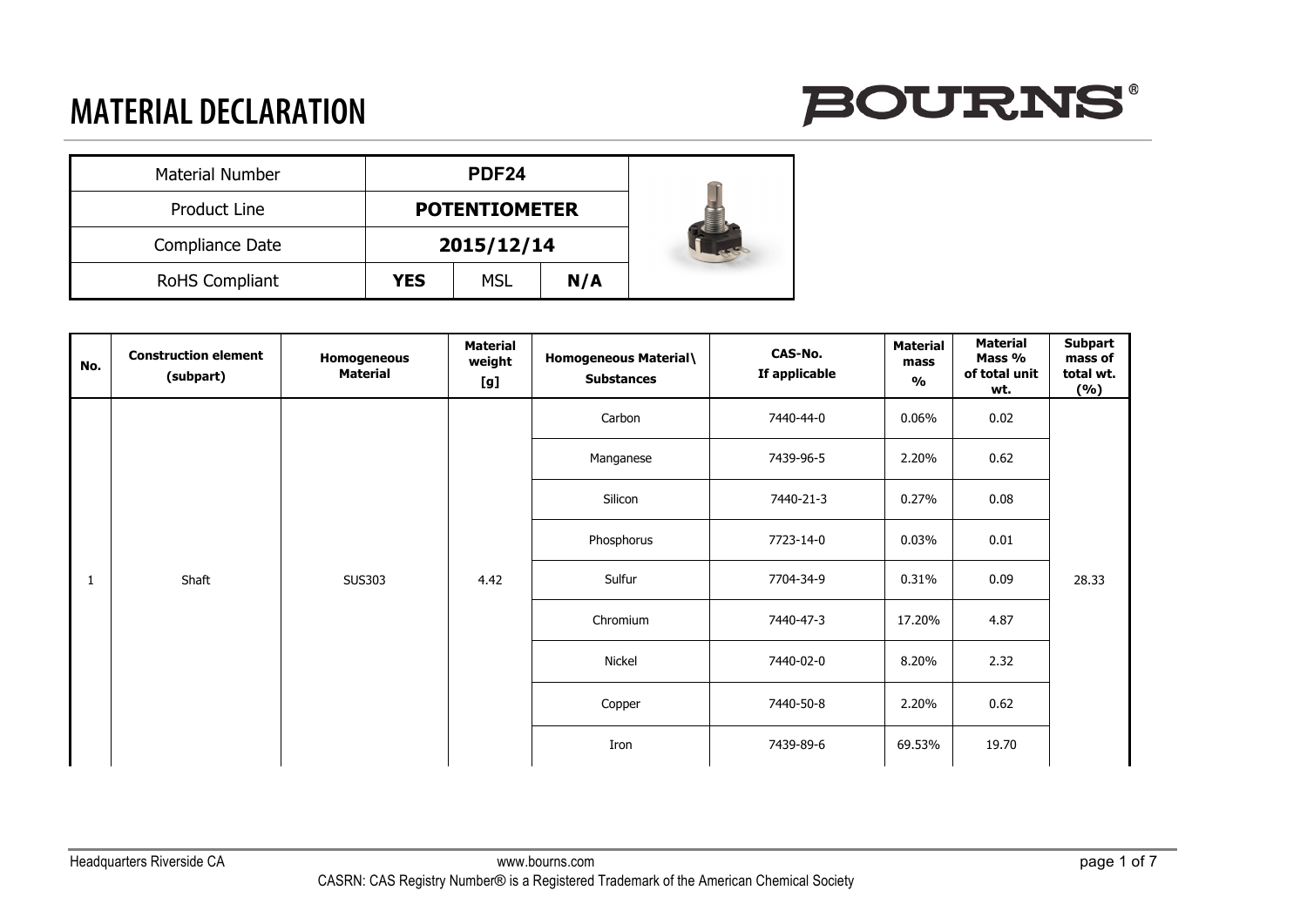



|                |                   |                     |       | Glass Fabric         | 65997-17-3 | 44.00%  | 1.26  |      |
|----------------|-------------------|---------------------|-------|----------------------|------------|---------|-------|------|
|                |                   | Fiber<br>glassboard | 0.448 | Brominated resin     | 26265-08-7 | 40.00%  | 1.15  | 2.87 |
|                |                   |                     |       | Copper               | 7440-50-8  | 16.00%  | 0.46  |      |
|                |                   |                     |       | Carbon Black         | 1333-86-4  | 88.61%  | 0.44  |      |
|                |                   | Carbon Plasm        | 0.077 | Talc                 | 14807-96-6 | 5.06%   | 0.02  | 0.49 |
|                |                   |                     |       | Silver               | 7440-22-4  | 6.33%   | 0.03  |      |
| $\overline{2}$ | Element           |                     | 0.064 | Phenolic resin       | 9039-25-2  | 19.87%  | 0.082 |      |
|                |                   |                     |       | Silver               | 7440-22-4  | 66.23%  | 0.271 | 0.41 |
|                |                   | Silver Plasm        |       | Glass powder         | 65997-17-3 | 0.66%   | 0.003 |      |
|                |                   |                     |       | Graphite             | 7782-42-5  | 6.62%   | 0.027 |      |
|                |                   |                     |       | Molybdenum disulfide | 1317-33-5  | 6.62%   | 0.027 |      |
|                |                   | White Oil           | 0.051 | Epoxy Resin          | 25085-99-8 | 52.63%  | 0.18  | 0.33 |
|                |                   |                     |       | Barium Sulfate Talc  | 7727-43-7  | 15.79%  | 0.05  |      |
|                |                   |                     |       | Titanium sulfate     | 13463-67-7 | 31.58%  | 0.10  |      |
|                |                   |                     |       | Nylon                | 32131-17-2 | 65.00%  | 1.74  | 2.67 |
| 3              | <b>STOP PLATE</b> | <b>PA66</b>         | 0.417 | Glass Fabric         | 65997-17-3 | 32.00%  | 0.85  |      |
|                |                   |                     |       | Polymer              | 76024-18-9 | 3.00%   | 0.08  |      |
|                |                   |                     |       | Copper               | 7440-50-8  | 68.00%  | 1.38  | 2.03 |
| 4              | Terminal          | C2680R Brass        | 0.317 | Zinc                 | 7440-66-6  | 32.00%  | 0.65  |      |
|                |                   | Tin plating         | 0.017 | Tin                  | 7440-31-5  | 100.00% | 0.11  | 0.11 |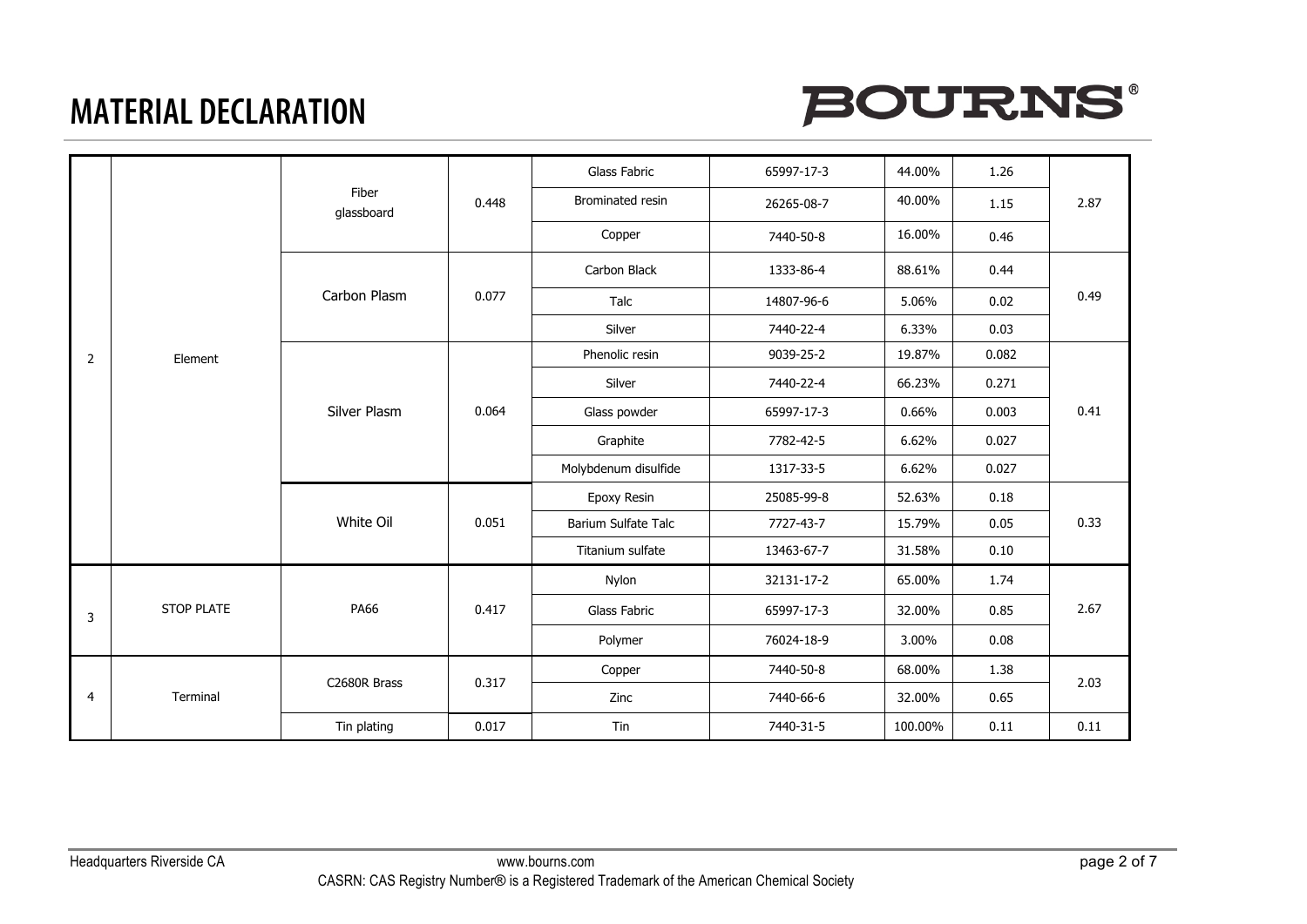

|                  |               |                        |         | Copper     | 7440-50-8 | 91.70%  | 0.11004  | 0.12 |
|------------------|---------------|------------------------|---------|------------|-----------|---------|----------|------|
|                  |               |                        |         | Tin        | 7440-31-5 | 8.00%   | 0.0096   |      |
|                  |               |                        |         | Zinc       | 7440-66-6 | 0.20%   | 0.00024  |      |
| 5                | Slider        | C5210R Phosphor Bronze | 0.01805 | Lead       | 7439-92-1 | 0.01%   | 0.000012 |      |
|                  |               |                        |         | Iron       | 7439-89-6 | 0.04%   | 0.000048 |      |
|                  |               |                        |         | Phosphorus | 7723-14-0 | 0.05%   | 0.00006  |      |
|                  |               | Silver plating         | 0.00095 | Silver     | 7440-22-4 | 100.00% | 0.01     | 0.01 |
|                  | Spring washer | <b>SPCC</b>            | 0.048   | Iron       | 7439-89-6 | 80.43%  | 0.249333 | 0.31 |
|                  |               |                        |         | Carbon     | 7440-44-0 | 18.50%  | 0.05735  |      |
|                  |               |                        |         | Manganese  | 7439-96-5 | 0.70%   | 0.00217  |      |
| $\boldsymbol{6}$ |               |                        |         | phosphorus | 7723-14-0 | 0.35%   | 0.001085 |      |
|                  |               |                        |         | Silicon    | 7440-21-3 | 0.02%   | 0.000062 |      |
|                  |               | Nickel plating         | 0.003   | Nickel     | 7440-02-0 | 100.00% | 0.02     | 0.02 |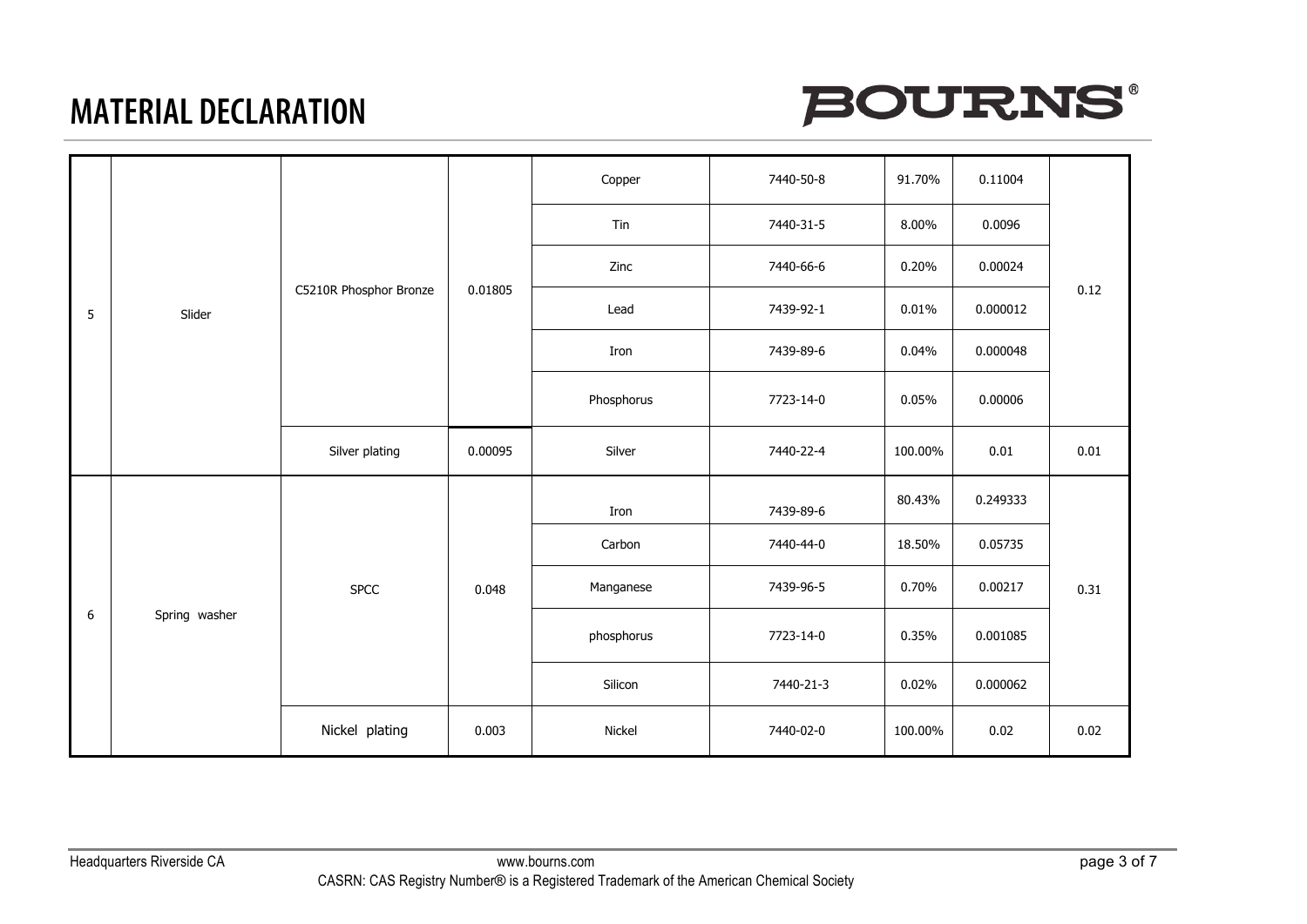



|                |      |                     | 0.622 | Zinc                       | 7440-66-6  | 95.00% | 3.7905 |      |
|----------------|------|---------------------|-------|----------------------------|------------|--------|--------|------|
|                |      | Zinc Alloy          |       | Aluminum                   | 7429-90-5  | 4.13%  | 0.1648 |      |
|                |      |                     |       | Magnesium                  | 7439-95-4  | 0.04%  | 0.0016 | 3.99 |
|                |      |                     |       | Iron                       | 7439-89-6  | 0.83%  | 0.0331 |      |
|                |      |                     | 0.445 | Glass Fabric               | 65997-17-3 | 44.00% | 1.254  |      |
|                |      | Fiber<br>glassboard |       | <b>Brominated Resin</b>    | 26265-08-7 | 40.00% | 1.14   | 2.85 |
|                |      |                     |       | Copper                     | 7440-50-8  | 16.00% | 0.456  |      |
|                | Base | <b>SPCC</b><br>PBT  | 0.723 | Iron                       | 7439-89-6  | 80.43% | 3.724  | 4.63 |
| $\overline{7}$ |      |                     |       | Carbon                     | 7440-44-0  | 18.50% | 0.857  |      |
|                |      |                     |       | Manganese                  | 7439-96-5  | 0.70%  | 0.032  |      |
|                |      |                     |       | Phosphorus                 | 7723-14-0  | 0.35%  | 0.016  |      |
|                |      |                     |       | Silicon                    | 7440-21-3  | 0.02%  | 0.001  |      |
|                |      |                     | 0.942 | Polybutylene Terephthalate | 30965-26-5 | 35.00% | 2.114  | 6.04 |
|                |      |                     |       | Brominated epoxy resin     | 68928-70-1 | 25.00% | 1.51   |      |
|                |      |                     |       | Antimony oxide             | 1309-64-4  | 10.00% | 0.604  |      |
|                |      |                     |       | Glass fiber                | 65997-17-3 | 30.00% | 1.812  |      |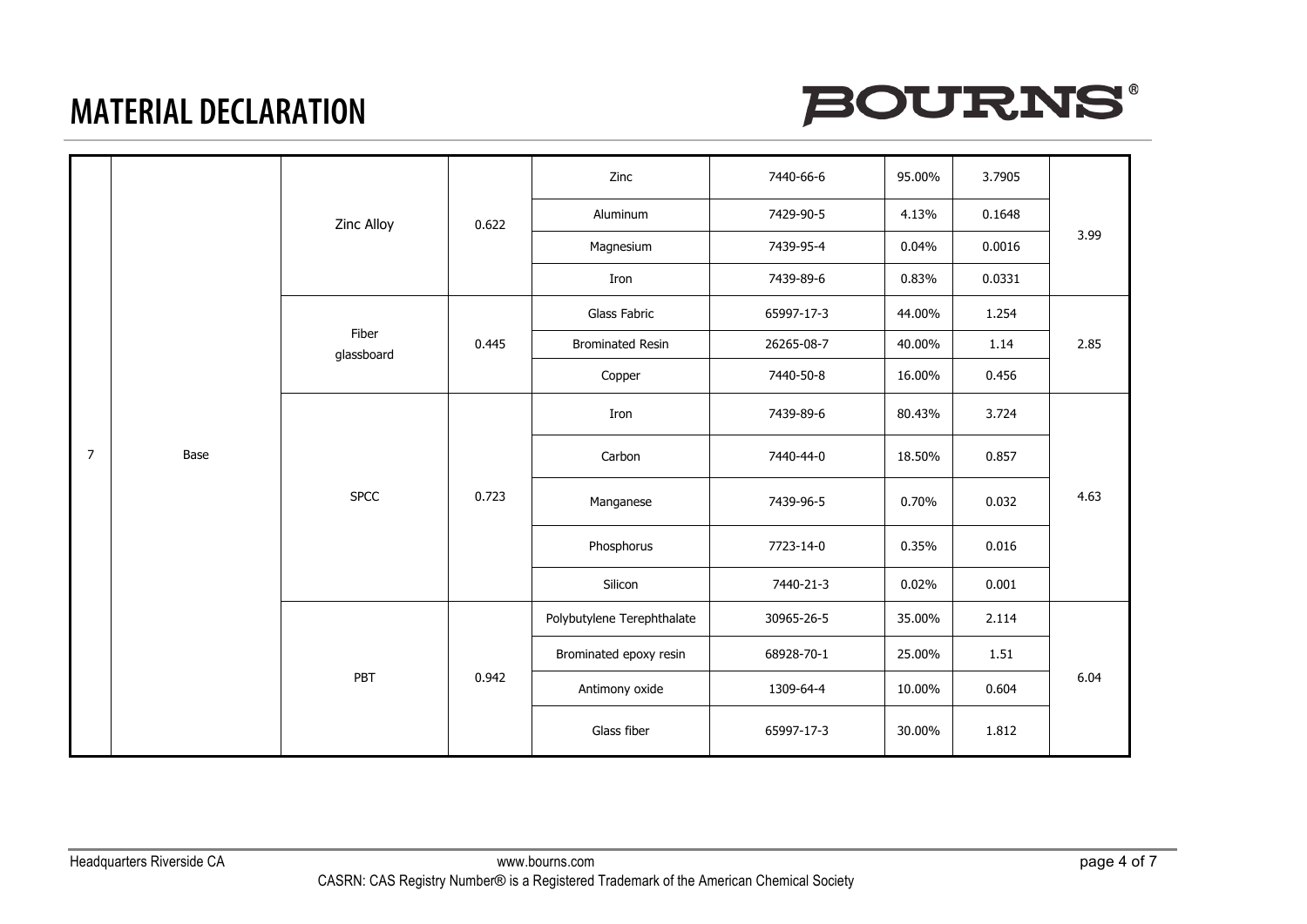



|    |        |                         |       | Carbon     | 7440-44-0 | 0.88%   | 0.003608  |       |       |  |
|----|--------|-------------------------|-------|------------|-----------|---------|-----------|-------|-------|--|
|    |        |                         |       | Silicon    | 7440-21-3 | 0.20%   | 0.00082   |       |       |  |
|    |        |                         |       | Manganese  | 7439-96-5 | 0.40%   | 0.00164   |       |       |  |
|    |        |                         |       | Phosphorus | 7723-14-0 | 0.02%   | 0.000082  |       |       |  |
| 8  | Stator | SK5                     | 0.064 | Sulfur     | 7704-34-9 | 0.01%   | 0.000041  | 0.41  |       |  |
|    |        |                         |       | Chromium   | 7440-47-3 | 0.15%   | 0.000615  |       |       |  |
|    |        |                         |       | Nickel     | 7440-02-0 | 0.02%   | 0.000082  |       |       |  |
|    |        |                         |       | Copper     | 7440-50-8 | 0.02%   | 0.000082  |       |       |  |
|    |        |                         |       | Iron       | 7439-89-6 | 98.30%  | 0.40303   |       |       |  |
|    | Case   | <b>SPCC</b>             |       | Iron       | 7439-89-6 | 80.43%  | 11.421    | 14.20 |       |  |
|    |        |                         | 2.216 | Carbon     | 7440-44-0 | 18.50%  | 2.627     |       |       |  |
|    |        |                         |       | Manganese  | 7439-96-5 | 0.70%   | 0.0995    |       |       |  |
| 9  |        |                         |       | Phosphorus | 7723-14-0 | 0.35%   | 0.0497    |       |       |  |
|    |        |                         |       | Silicon    | 7440-21-3 | 0.02%   | 0.0028    |       |       |  |
|    |        | Tin plating             | 0.117 | Tin        | 7440-31-5 | 100.00% | 0.75      | 0.75  |       |  |
|    |        | Shaft Set<br>Zinc Alloy | 3.753 | Zinc       | 7440-66-6 | 95.00%  | 22.856    | 24.06 |       |  |
| 10 |        |                         |       | Aluminum   | 7429-90-5 | 4.13%   | 0.994     |       |       |  |
|    |        |                         |       | Magnesium  | 7439-95-4 | 0.04%   | 0.010     |       |       |  |
|    |        |                         |       |            |           | Iron    | 7439-89-6 | 0.83% | 0.200 |  |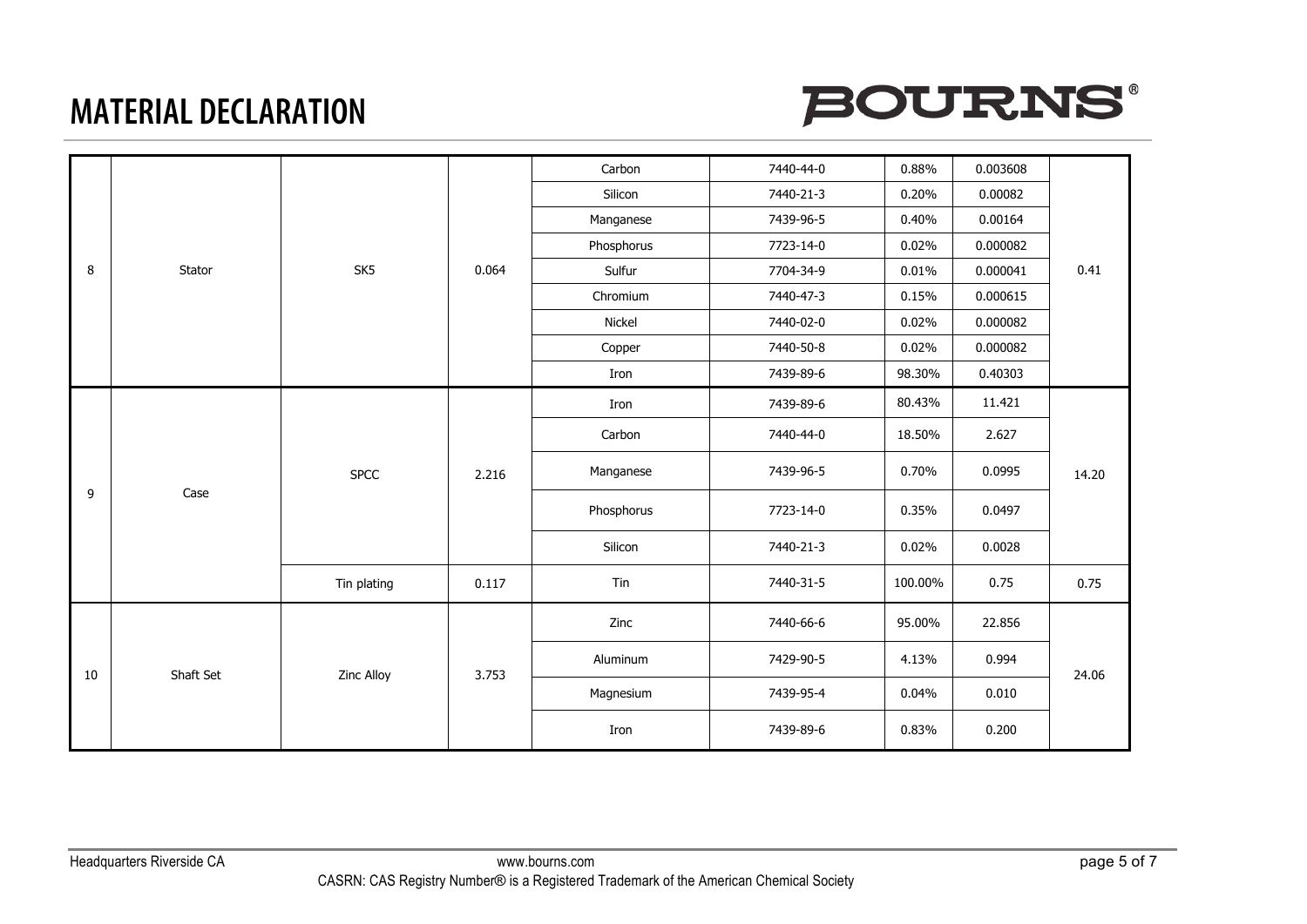

|    |           |                            |       | Polyisobutylene | 9003-27-4  | 60.00%  | 0.078    |      |
|----|-----------|----------------------------|-------|-----------------|------------|---------|----------|------|
| 11 | Shaft Oil |                            | 0.02  | PAO             | 68037-01-4 | 35.00%  | 0.0455   | 0.13 |
|    |           |                            |       | Fumed Silica    | 68611-44-9 | 5.00%   | 0.0065   |      |
|    |           |                            |       | Silicon         | 7440-21-3  | 0.60%   | 0.00072  |      |
|    |           |                            |       | Manganese       | 7439-96-5  | 1.14%   | 0.001368 |      |
| 12 | Gasket    | SUS301                     | 0.019 | Nickel          | 7440-02-0  | 8.31%   | 0.009972 | 0.12 |
|    |           |                            |       | Chromium        | 7440-47-3  | 18.32%  | 0.021984 |      |
|    |           |                            |       | Iron            | 7439-89-6  | 71.63%  | 0.085956 |      |
|    | Nut       | Zinc Alloy                 |       | Zinc            | 7440-66-6  | 95.00%  | 3.23     | 3.40 |
|    |           |                            | 0.53  | Aluminum        | 7429-90-5  | 4.13%   | 0.14042  |      |
| 13 |           |                            |       | Magnesium       | 7439-95-4  | 0.04%   | 0.00136  |      |
|    |           |                            |       | Iron            | 7439-89-6  | 0.83%   | 0.02822  |      |
|    |           | <b>SPCC</b>                | 0.255 | Iron            | 7439-89-6  | 80.43%  | 1.319052 | 1.64 |
|    |           |                            |       | Carbon          | 7440-44-0  | 18.50%  | 0.3034   |      |
| 14 | Washer    |                            |       | Manganese       | 7439-96-5  | 0.70%   | 0.01148  |      |
|    |           |                            |       | Phosphorus      | 7723-14-0  | 0.35%   | 0.00574  |      |
|    |           |                            |       | Silicon         | 7440-21-3  | 0.02%   | 0.000328 |      |
|    |           | Tin plating                | 0.013 | Tin             | 7440-31-5  | 100.00% | 0.08     | 0.08 |
|    |           | <b>Total weight</b><br>(g) | 15.6  |                 |            |         |          |      |